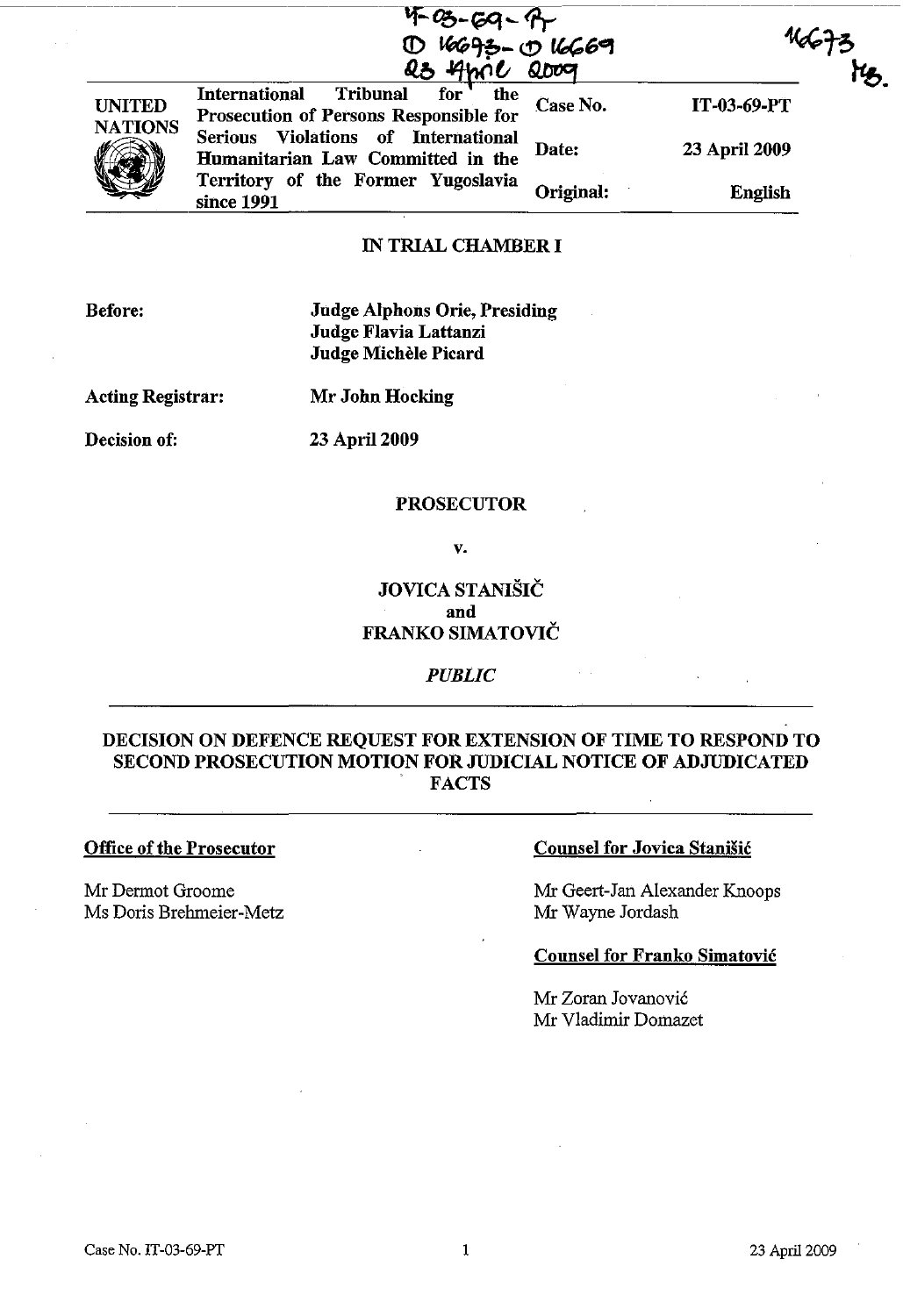# 16672

### **Procedural History**

1. On 12 December 2008, the "Second Prosecution Motion for Judicial Notice of Adjudicated Facts" ("Prosecution Motion") was filed. Defence of Jovica Stanišić ("Defence") responded by filing "Defence Request for Extension of Time to Respond to Second Prosecution Motion for Judicial Notice of Adjudicated Facts" on 23 December 2008 ("Request"), whereby it requested the Chamber to grant an extension of time to file a response to the Prosecution Motion until such time as a date for commencement of the trial is fixed.<sup>1</sup> On 5 January 2009, the "Prosecution Response to Defence Request for Extension of Time to Respond to Second Prosecution Motion for Judicial Notice of Adjudicated Facts" was filed ("Response"), whereby the Prosecution opposed the Request or alternatively requested that extension of time be much shorter than requested by the Defence.<sup>2</sup>

## **Submissions**

2. The Defence argues that there is good cause to justify an extension of time to file a response to the Prosecution Motion "because of the current physical and mental condition of [Jovica Stanisi6] and his lack of ability to instruct counsel as to the proposed adjudicated facts by the Prosecution".<sup>3</sup> Moreover, the Defence submits that "in the Decision of the 26 May 2008, adjourning the proceedings for three to six months, the Trial Chamber concluded that the Accused may currently be unable to provide adequate instructions to his counsel".<sup>4</sup>

3. Apart from the medical condition of Jovica Stanišić ("Accused"), the Defence submits that due to the amount and importance of the adjudicated facts included in the Prosecution Motion, $<sup>5</sup>$  in</sup> light of the resources available, the Defence requires more time to respond.<sup>6</sup>

4. The Prosecution submits that aside from the plain assertion, the Defence does not demonstrate further that the Accused is in fact not able to instruct counsel with regard to

 $<sup>1</sup>$  Request, para. 9.</sup>

<sup>2</sup> Response, paras 2, 13-14.

<sup>&</sup>lt;sup>3</sup> Request, para. 4.

<sup>&</sup>lt;sup>4</sup> Request, para. 4 referring to Decision on Prosecution Motion for Deposition Pursuant to Rule 71, 26 May 2008 ("26 May Decision"), para. 4.

 $<sup>5</sup>$  The Defence draws the Trial Chamber's attention to the fact that the Prosecution Motion included a 26 page Annex</sup> with 213 proposed adjudicated facts and furthermore, that the Prosecution referred to its previous (1 May 2007) adjudicated facts motion that "set out in great detail the judicial basis and legal requirements under Rule 94(B) amounting to 11 pages of argumentation", Request, para. 6.

 $6$  Request, para.  $7.$  During the 11 March 2009 Status Conference, the Defence further clarified its submission by stating that: "[t]he basis is that we simply do not have sufficient time and sources to responsibly respond to an adjudicated facts motion containing 230 (sic) proposed adjudicated facts. That is the main foundation of the motion", T. 1332.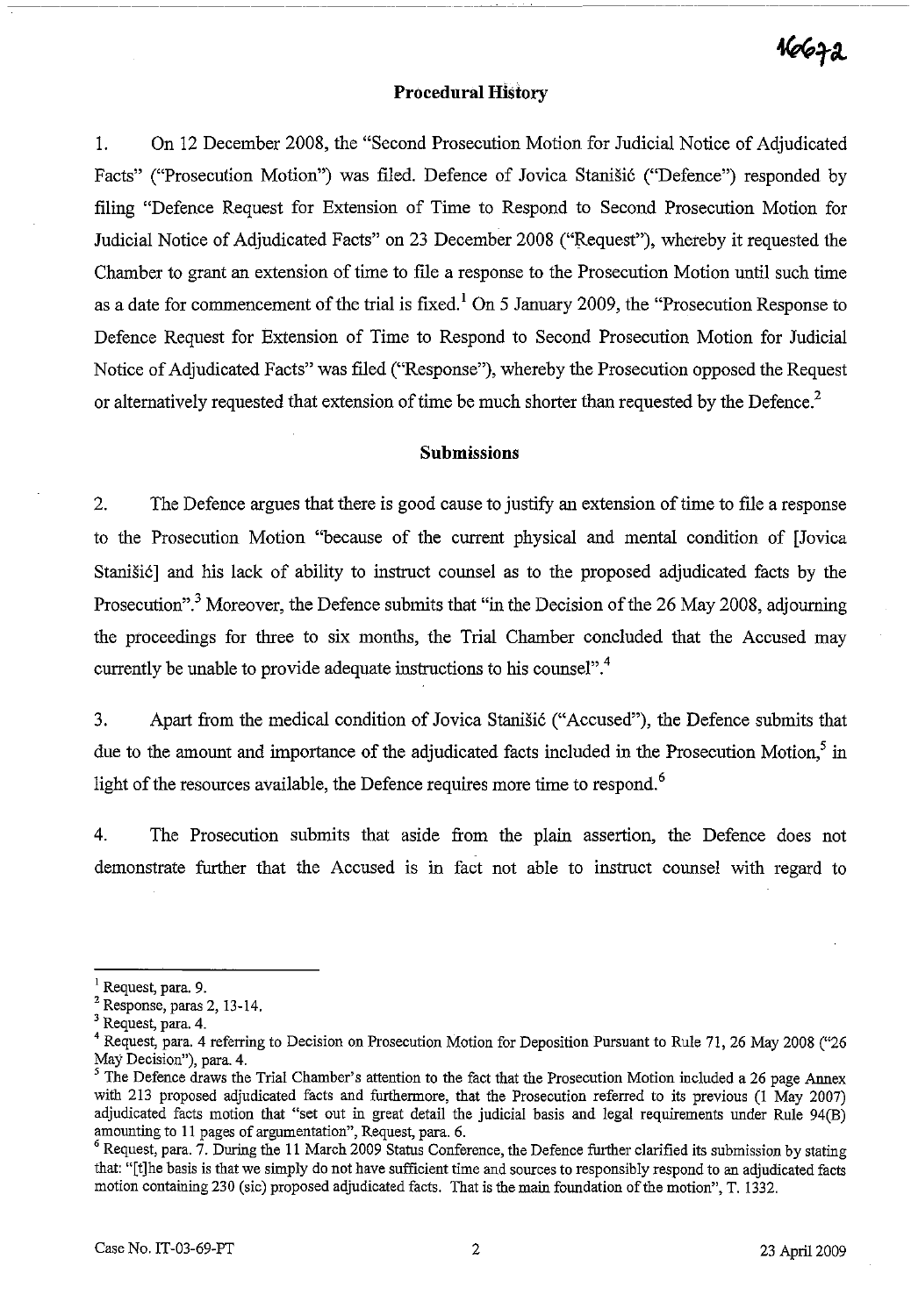16671

adjudicated facts. Moreover, it asserts that none of the relevant Trial Chamber or Appeal Chamber's decisions mentions the possibility that the Accused lacks ability to instruct counsel.<sup>7</sup>

5. Moreover, the Prosecution asserts that the Defence fails to demonstrate the need for additional time especially in light of the fact that during the status conference on 12 November 2008, the Prosecution announced that such motion was in preparation and would certainly be filed prior to the court recess.<sup>8</sup>

## **Applicable Law**

6. Pursuant to Rule *126bis* of the Tribunal's Rules of Procedure and Evidence ("Rilles") a response to a motion shall be filed within fourteen days of the filing of the motion. However, Rule 127 (A)(i) allows the Trial Chamber to exercise its discretion to enlarge or reduce such time limit upon being satisfied that good cause to do so has been shown.

#### **Discussion**

7. On 10 March 2008, the Accused was found fit to stand trial.<sup>9</sup>

8. In its 26 May 2008 Decision, which did not deal directly with the issue of "adjourning the proceedings for three to six months", as suggested by the Defence, the Trial Chamber nevertheless held that:

[ ... 1 The Prosecution has, as correctly observed by both Defence counsel, not proffered any evidence in support of its claim that witness C-001 may not be able to make another trip to The Hague. It also did not indicate why C-001's evidence could not be heard by other means at a time when the Accused Stanišić has recovered from his current medical condition, such as a video-link from the witness's place of residence. More importantly, *the Chamber fails to see how the crossexamination of witness C-OOI can be considered to be effective when the Accused Stanisic presently may not be able to give adequate instructions to his counsel.*<sup>10</sup>

9. Although *this* comment apparently led the Defence to the understanding that the Accused was seen by the Chamber as unable to instruct Counsel, such assertion does not appear neither in the Appeals Chamber Decision on Defence Appeal of the Decision on Future Course of

<sup>7</sup> Response, para. 7. See also T. 1334.

<sup>8</sup> Response, para. II.

<sup>9</sup> Decision on *Motion* Re Fitness to Stand Trial, Confidential and Ex *Parte,* 10 March 2008.

<sup>&</sup>lt;sup>10</sup> Decision on Prosecution Motion for Deposition Pursuant to Rule 71, 26 May 2008, para. 4 (emphasis added).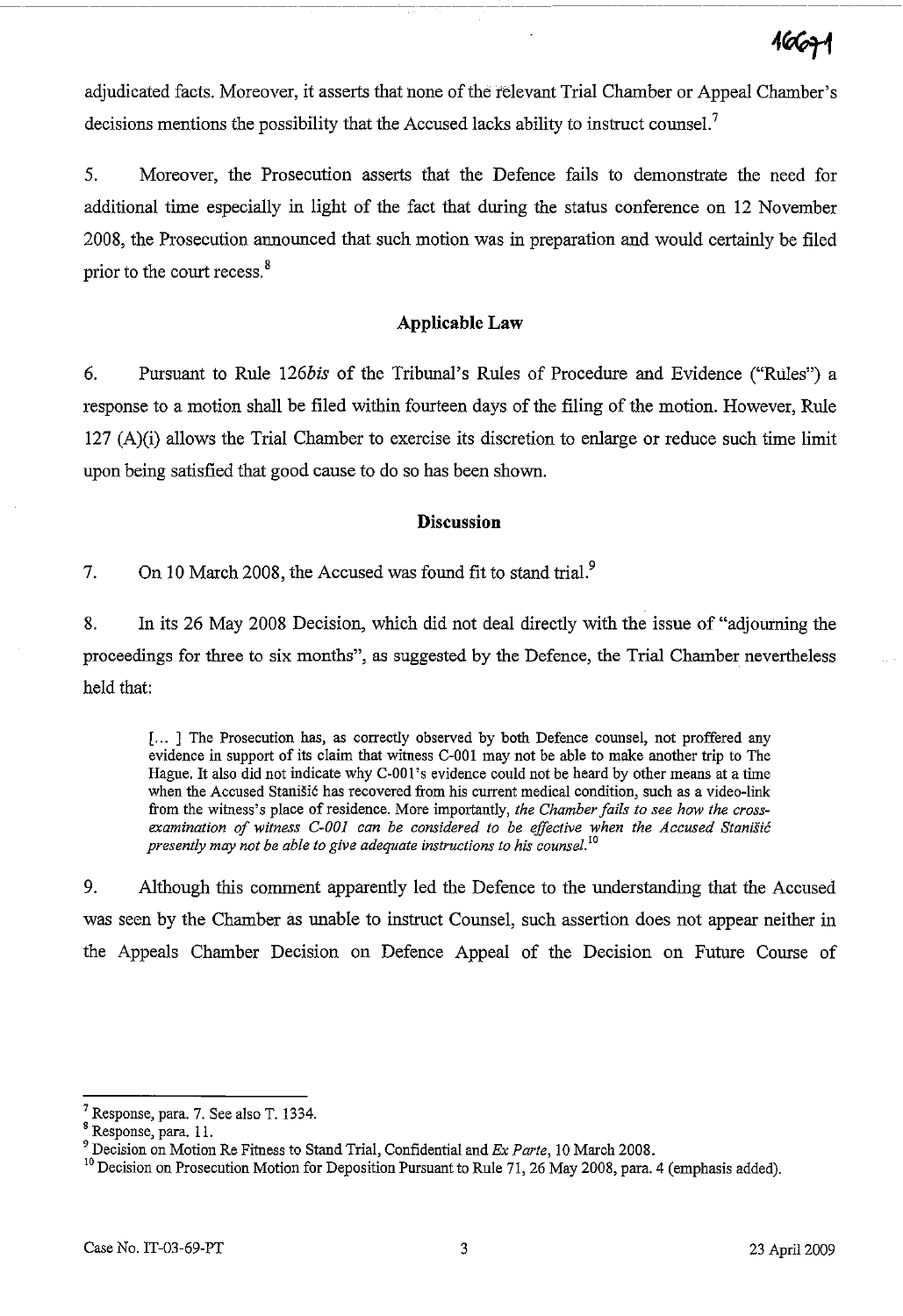Proceedings<sup>11</sup> nor in the Decision on Prosecution Motion for Re-assessment of Jovica Stanišić's Health.<sup>12</sup>

10. Accordingly, as it was already reiterated by the Trial Chamber during the 11 March 2009 Status Conference:

[...] at this moment, the procedural situation is that no unfitness to stand trial or unfitness to give instruction has been established. That may be different once we have received the other reports. But, of course, on the basis of the decisions taken by the Chamber until now, there's no good reason to accept that the illness prevents him from giving instructions. I do understand that you have not received instructions, that you have your own opinion about the reasons for that. I certainly take it that we'll pay further attention it to once we have received the other reports. But that is the procedural situation we find ourselves in at this moment.<sup>13</sup>

11. The Chamber finds that there is nothing in the latest reports submitted pursuant to the 17 December 2008 Decision that would suggest that the current medical condition of the Accused militates in favour of accepting the Defence position that the Accused lacks ability to instruct his Counsel.<sup>14</sup> Therefore, the Chamber views the current situation in light of the Defence experiencing practical inconvenience rather than inability to receive instructions from its client. Furthermore, the Chamber draws attention to the fact that motions for taking judicial notice of adjudicated facts by their nature also include many elements of a purely legal character (e.g. whether a fact was fully and properly litigated before), not requiring any input from the Accused. The Trial Chamber finds that the practical inconvenience the Defence is experiencing in contacting its client is not of such character as to constitute a good cause for extension of time to respond as sought in the Request.

12. The Chamber notes that motions for taking judicial notice of facts, although generally resource-consuming, cannot be seen as automatically warranting longer time to respond to than the fourteen day limit prescribed by the Rules. The Defence fails to sufficiently substantiate how the Prosecution Motion constitutes such a burden to its resources as to warrant the relief sought.

13. Nevertheless, regardless of the fact that no good cause has been shown and having in mind the time that already lapsed from the filing of the Prosecution Motion as well as the fact that awareness of the Defence position may be useful in deciding on the relief sought in the Prosecution

 $<sup>11</sup>$  Decision on Defence Appeal of the Decision on Future Course of Proceedings, 16 May 2008.</sup>

<sup>&</sup>lt;sup>12</sup> Decision on Prosecution Motion for Re-Assessment of Jovica Stanišić's Health and Re-Commencement of Trial and Decision on Prosecution's Motion to Order Further Medical Reports on Jovica Stanišić's Health, 17 December 2008 ("17 December Decision").

<sup>&</sup>quot; Status Conference, 11 March 2009, T. 1331-1332.

<sup>&</sup>lt;sup>14</sup> Registry Submission Pursuant to Rule 33 (B) Concerning Psychiatric Expert Report, Confidential and *Ex Parte*, 19 March 2009; Registry Submission Pursuant to Rule 33 (B) Concerning Expert Report, Confidential and *Ex Parte, 23*  March 2009.